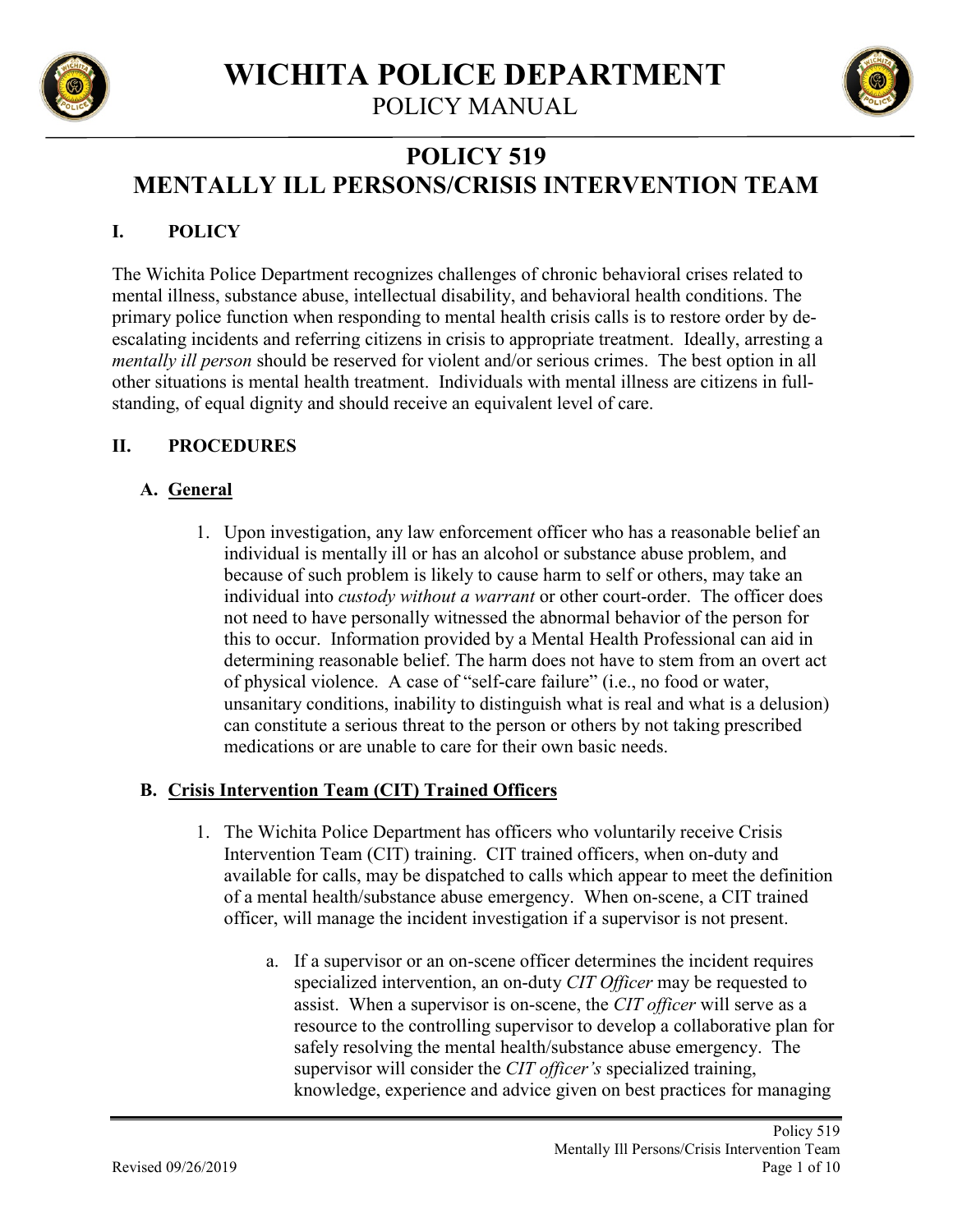people who are going through a mental health/substance abuse emergency. The *CIT officer* will also serve as a resource in determining how to handle any criminal acts related to the mental health/substance abuse call.

- 2. The *CIT officer* does not automatically take reports or make arrests on CIT calls. The presence of a *CIT officer* does not excuse officers from documenting incidents within their response zones. If a *CIT officer* determines a call has no mental health crisis component, the call may be turned over to the beat officer. The *CIT officer* shall prepare a supplemental report to document their role in the call, and return to service.
- 3. CIT trained officers may not be on-duty or available to respond to mental health/substance abuse emergency calls 24 hours per day, 7 days per week. All supervisors and officers, CIT trained or not, will manage calls with a suspected mental health or substance abuse component professionally, using this policy for guidance.
- 4. When officers recognize they are potentially dealing with a mental health/substance abuse emergency, the officers should consider applying some of the following de-escalation techniques. If the person is actively violent the officer may request assistance from a *CIT Officer*.
	- a. The officer should:
		- 1. Assess safety issues.
		- 2. Introduce yourself attempt to obtain the person's name.
		- 3. Remain calm and avoid overreacting.
		- 4. Be helpful.
		- 5. Present a genuine willingness to understand and help.
		- 6. Speak slowly, in a low tone, using short sentences, repeating for clarity.
		- 7. Move slowly.
		- 8. Remove distractions or disruptive people from the area.
		- 9. Demonstrate "active listening" skills.
	- b. The officer should NOT:
		- 1. Engage in behaviors that can be interpreted as aggressive.
		- 2. Allow others to interact simultaneously while you are attempting to talk to the person and stabilize the situation.
		- 3. Corner or be cornered: Give the person expanded space and ensure officers have expanded space and a safe exit.
		- 4. Raise your voice, use a sharp edge in your speaking, or use threats to gain compliance.
		- 5. Attempt to gain compliance based on the assumption the person is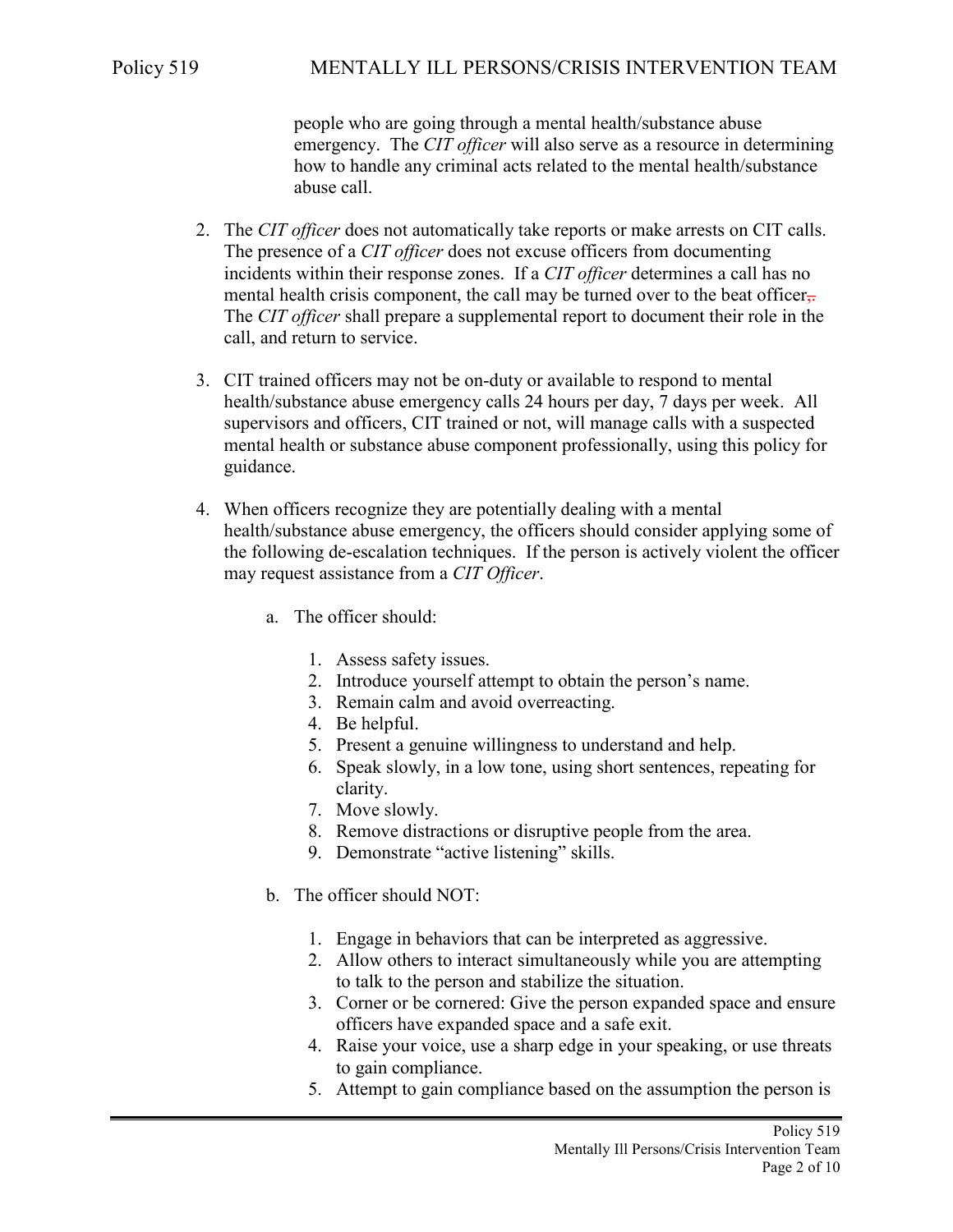as reasonable on issues as you are.

6. Argue.

## C. **Sharing Information Authorized in K.S.A. 65-5603**

- 1. When a law enforcement officer has a lawful need to know, as defined *in K.S.A. 65-5603*, whether a person is or has been a patient of any treatment facility within the last six months, the protocol to request such information from service providers is as follows:
	- a. Via Christi Hospitals:
		- 1. Two Via Christi Health Information Management ("HIM") department phone numbers are available for processing requests. All other hospital personnel, including nurses and physicians, are not authorized to process these requests and should refer officers to the following contacts:
			- a. Primary contact: 316-689-4720-HIM at Via Christi Hospital on East Harry
			- b. Backup contact: 316-268-5950-HIM at Via Christi Hospital on St. Francis
		- 2. Officers will need to listen to the automated message and press "1" for law enforcement requests. From there you will be connected to HIM staff or, if the call is made during non-business hours, asked to leave a message. For a compliant request, HIM requires the following information:
			- a. Officer's Name, Agency, Badge Number, and Phone Number; and
			- b. Full name of the detained individual. Additional identifiers may be required to confirm the identity of the individual.
		- 3. Hours of operation: Monday-Friday, 8:00 AM-4:30 PM (Holidays excluded). Any calls received during non-business hours will be processed on the following business day.
		- 4. HIM staff reviews the individual's medical records and determines if the individual has received inpatient behavioral health services at Via Christi within the last six months (180 days). HIM provides a "yes" or "no" response. Providing any additional information may result in an unlawful disclosure of the individual's protected health information.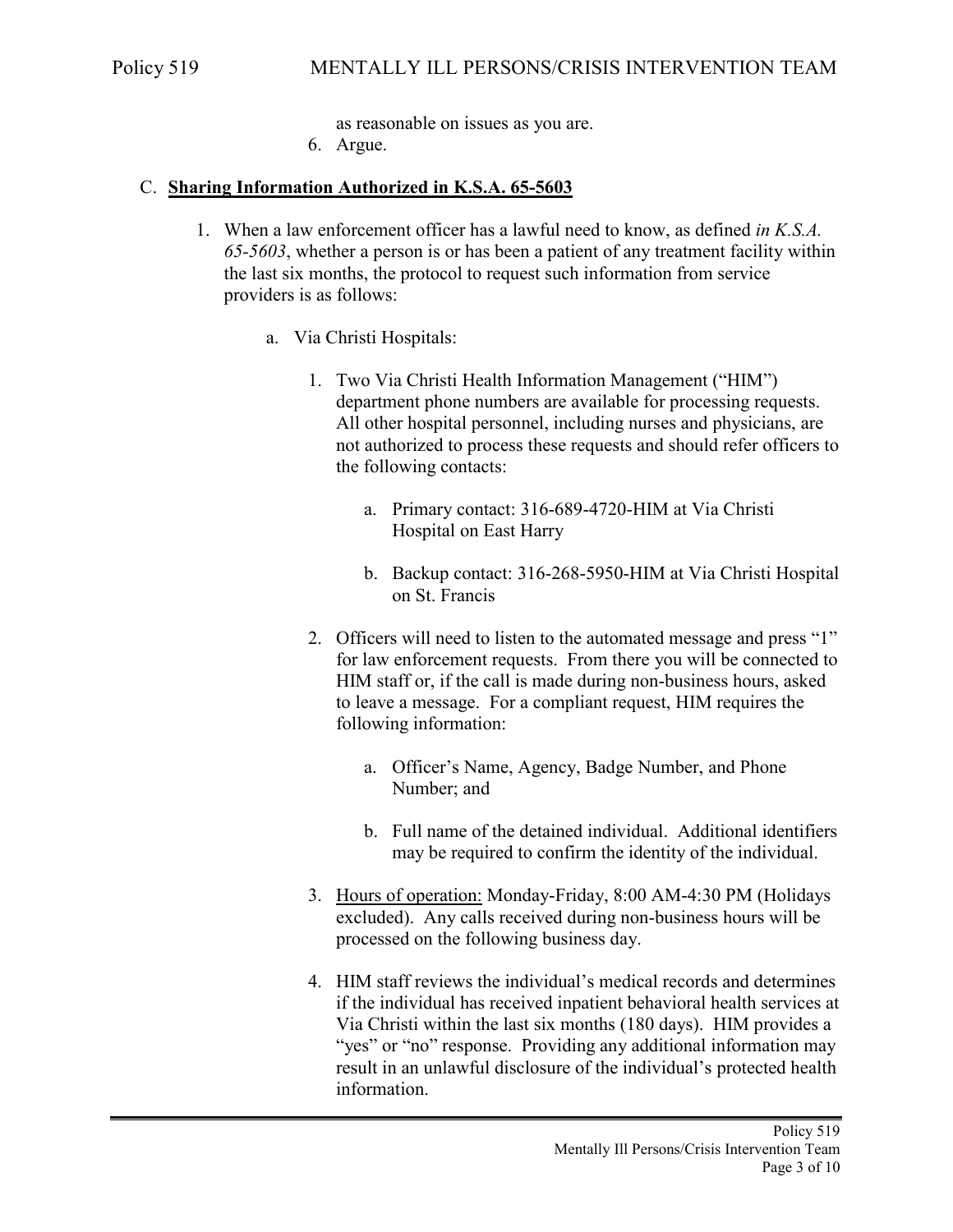- b. Sedgwick County COMCARE:
	- 1. During business hours, Monday-Friday, 8:00 AM-5:00 PM, call COMCARE Records 316-660-7775.
	- 2. After business hours, on weekends and holidays, call COMCARE crisis 316-660-7500

#### D. **Voluntary Consent to Treatment**

- 1. If a person who does not meet the requirements for warrantless police custody under K.S.A. 59-2953 or K.S.A. 59-29b53 requests to go to COMCARE, Veteran's Administration Hospital, St. Joseph Hospital, or any other facility for assessment or treatment, the officer shall facilitate the request in a reasonable manner.
	- a. Family members, friends, or others may transport the individual to a facility.
	- b. Transport may be made by ambulance if an identified medical condition requires EMT attention.
	- c. The officer may transport the individual after notifying a supervisor of the circumstances of the contact and the person's request:
		- 1. Upon arrival at the treatment facility, the officer will notify the staff, the individual is a voluntary self-admit, not in police custody or subject to an involuntary commitment by the law enforcement officer.
		- 2. To ensure a "safe handoff" of a Voluntary Consent to Treatment patient at treatment facilities, the officer should remain at the facility until released by a member of the staff. If the time exceeds 30 minutes, the officer shall contact a supervisor for assistance. The supervisor will respond in person to the facility, assess the facts and work with facility staff to relieve the officer only when the individual is secured or compliant and does not pose an immediate threat to self, staff or others.
	- d. An incident report will be prepared and submitted by the officer regardless of whether the officer does or does not take the person into protective custody and place that person into a treatment facility.

#### E. **Involuntary Commitment**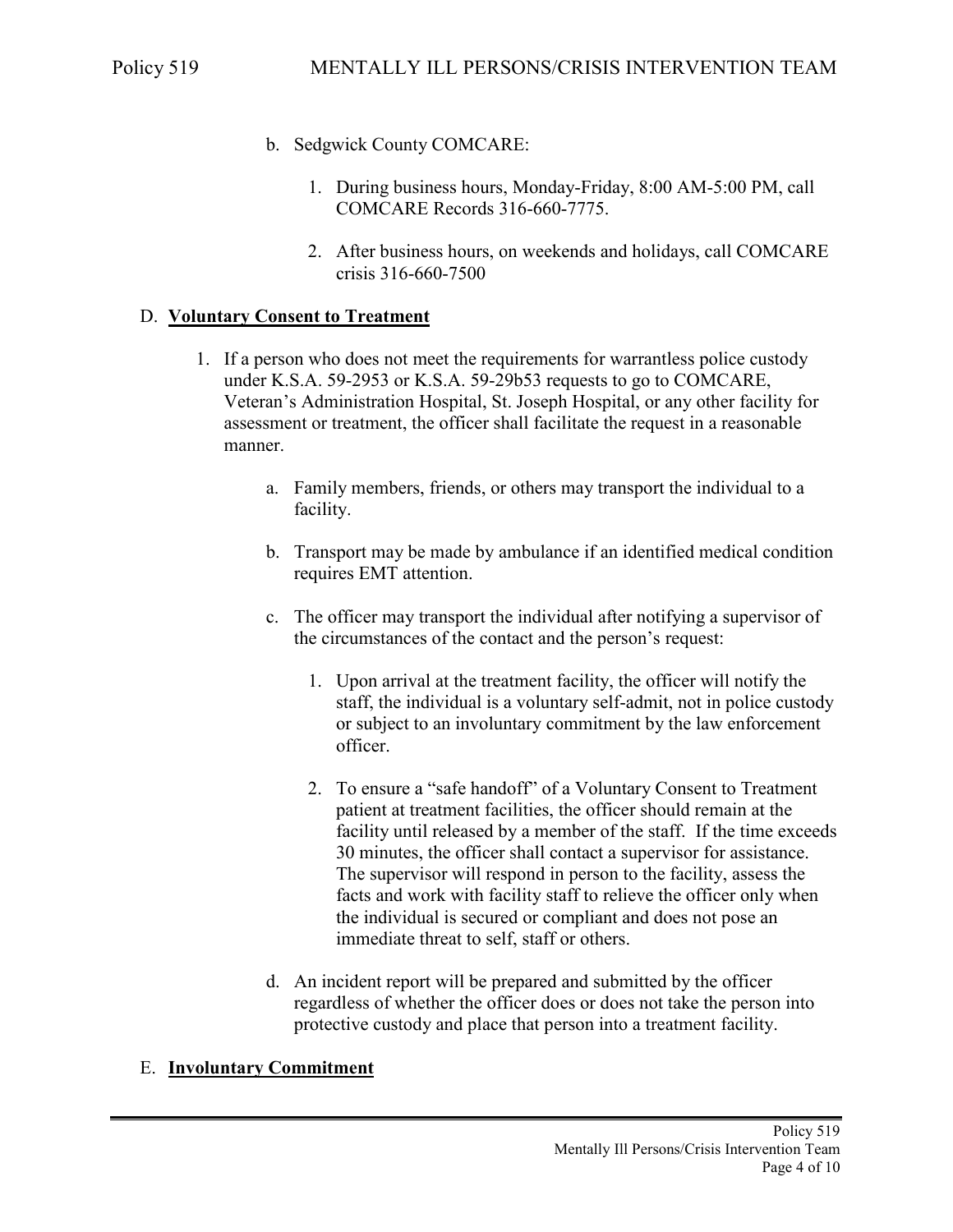1. When a WPD officer takes a person into *custody without a warrant* or court order pursuant to K.S.A. 59-2953 or K.S.A. 59-29b53, the officer shall notify a WPD supervisor for approval. Warrantless detention of a person for mental illness, alcoholism, or substance abuse subject to involuntary commitment shall be reviewed by a Sergeant or higher ranking supervisor before, or as soon as reasonably possible after detention occurs to ensure compliance with the elements indicated in K.S.A. 59-2953 or K.S.A. 59-29b53.

## F. **Sedgwick County COMCARE Community Crisis Center**

- 1. If a mental evaluation is needed and the individual is not physically injured or combative, the officer shall call the Crisis Intervention Services of COMCARE at 660-7500. If the individual requests Veteran's Administration services, see Section I. Otherwise, the officer should provide CIS staff with the name, DOB, and address of the individual and a brief description of the circumstances leading to the police involvement. CIS staff will advise the officer whether to transport the individual to CIS at 635 N Main or direct them to other options. If COMCARE advises to leave the person in place at their home, document the name of the CIS staff member making this decision and include the information in the incident report.
- 2. An officer may transport a *mentally ill person* to COMCARE. The officer should remain at the COMCARE facility until released by a member of the COMCARE staff. If the time exceeds one hour, the officer shall contact a supervisor for assistance. The supervisor will respond in person to the COMCARE facility, assess the facts and work with COMCARE staff to relieve the officer only when the individual is secured or compliant and does not pose an immediate threat to self, staff or others.
- 3. COMCARE may evaluate a *mentally ill person* at their facility and determine the subject needs to be transported to Via Christi St. Joseph Hospital for further evaluation. If this occurs, the officer will return to COMCARE and meet with staff to gather any relevant information learned by COMCARE staff. If a reasonable belief standard has been established, a *mentally ill person* may be taken into *custody without a warrant* or a court order, pursuant K.S.A. 59-2953 or K.S.A. 59-29b53. A Sergeant or higher-ranking supervisor should be contacted, as soon as is reasonably possible after detention occurs to ensure compliance with the elements indicated in K.S.A. 59-2953 or K.S.A. 59-29b53.
	- a. If a person is taken into custody in this manner a COMCARE staff member will assist in filling out the Application for Emergency Admission (for Observation and Treatment) form. The officer will check box number 1, and then provide the name and contact of the COMCARE staff member who will be following up on the petition.

## G. **Substance Abuse Center of Kansas (SACK) Sobering/Detox Units**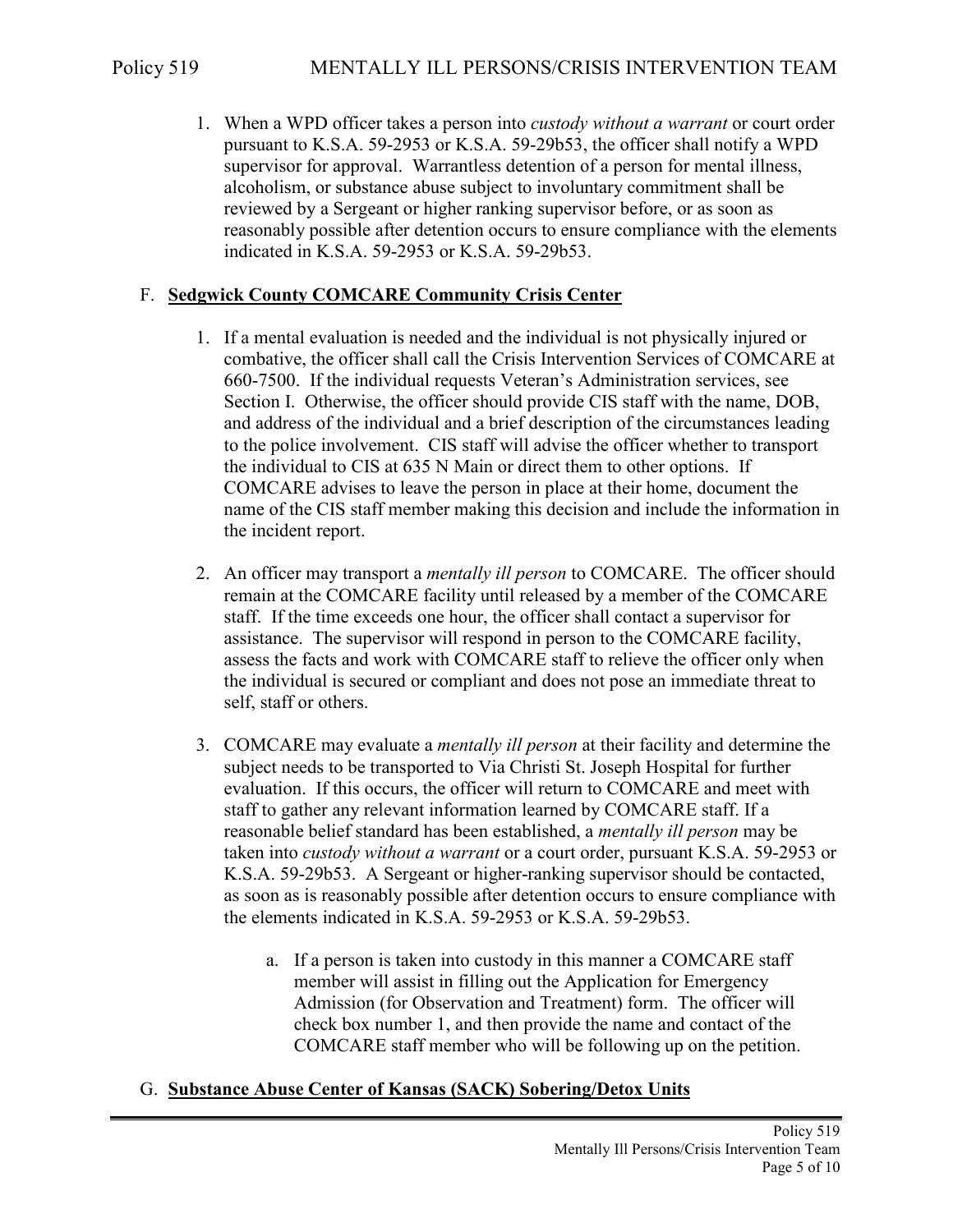- 1. If intoxication appears to be the prevailing issue with an individual and the individual is not violent, the officer may call the Substance Abuse Center of Kansas (SACK) Sobering/Detox Units. The officer will provide screening information to the answering staff member to determine if the intoxicated person can be served at the facility. If the person does not meet SACK criteria, or no beds are available, the officer may call DCCA Adult Services & Treatment Centers or if the person meets the criteria for involuntary commitment, proceed to the nearest treatment facility for medical evaluation.
	- a. Substance Abuse Center of Kansas (SACK) Sobering/Detox Units 635 N Main, Wichita, KS 67203 316-633-4705

#### H. **DCCCA Adult Services Treatment Centers**

- 1. If intoxication appears to be the prevailing issue with an individual and the individual is not violent, the officer may call DCCCA's Adult Services facilities. The officer will provide screening information to the answering staff member to determine if the intoxicated person can be served at the facility. If the person does not meet DCCCA criteria, or no beds are available, the officer will, if the person meets the criteria for involuntary commitment, proceed to the nearest treatment facility for medical evaluation. DCCCA contact information:
	- a. Options (Men) 122 N Millwood, Wichita, KS 67203 316-265-6011
	- b. Women Recovery Center (Women) 1319 W. May Street, Wichita, KS 67213 316-262-0505

#### I. **Veteran's Administration Hospital**

- 1. Individuals in mental crisis who inform the investigating officer(s) or supervisor, or whose family informs the officer(s) or supervisor, the patient is authorized to receive care through the Veteran's Administration should be taken to the VA ER.
- 2. Patients who have VA benefits but receive care at other hospitals first are at risk of increased financial responsibility for their care. The patient's family, the officer or a supervisor may, if necessary, confirm the patient's eligibility to be treated at the VA by calling:
	- a. 24 hour  $/ 7$  days
		- 1. Administrator of the Day: 316-651-3614
		- 2. Urgent Care nurse: 316-685-5581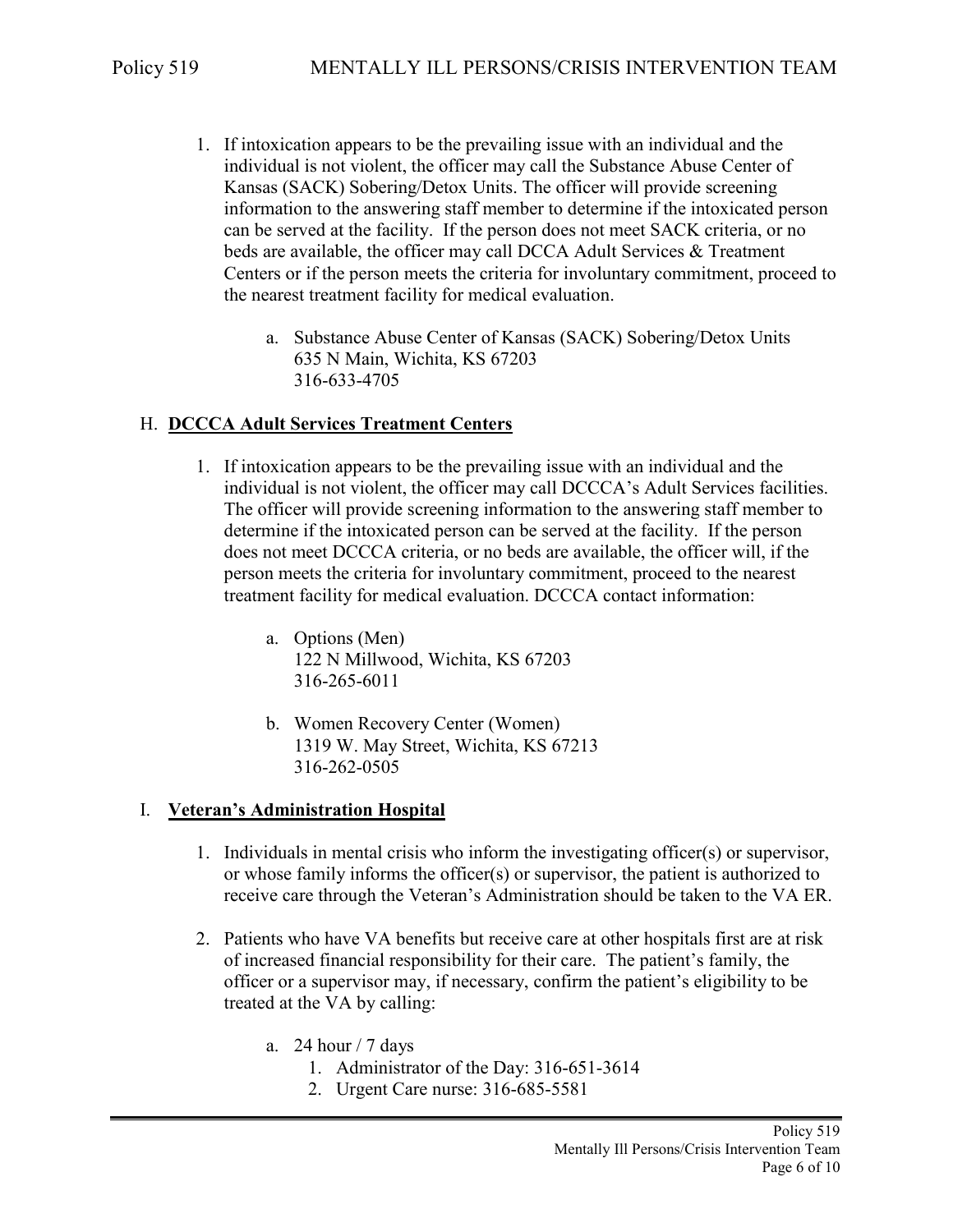- 3. Transport may be made by ambulance if the identified medical condition requires EMT attention.
- 4. When an officer delivers a *mentally ill person* to the emergency room at the Veteran's Administration Hospital, the officer shall remain with the individual while the ER staff assesses the patient for medical clearance and mental health evaluation. The officer shall stay a reasonable amount of time, not to exceed one hour, until the patient is accepted by the ER staff assessor(s). If the time exceeds an hour, the officer shall contact a supervisor for assistance. The supervisor will respond to the V.A. in person, assess the facts and work with the Veteran's Administration staff to relieve the officer only when the individual is secured or compliant and does not pose an immediate threat to self, staff or others.

## J. **Via Christi St. Joseph Hospital**

- 1. Individuals in mental crisis who require medical attention, physical restraint due to aggressive behavior, and/or who are unable to converse in a coherent manner due to alcohol or drug impairment, (excluding qualified VA patients—see Section I) will be taken to Via Christi St. Joseph ER at 3600 E. Harry.
	- a. Transport may be made by ambulance if an identified medical condition requires EMT attention.
		- 1. Supervision may also contact EMT supervision and request ambulance transport under extenuating circumstances, (i.e. Sedation is required, soft restraints are needed, etc.). The decision to utilize the ambulance is ultimately up to EMT supervision.
- 2. When an officer delivers a *mentally ill person* to the emergency room [ER] at Via Christi St. Joseph, the officer shall remain with the individual while the ER staff checks in the individual. The officer will then accompany the *mentally ill person* into the triage nurse's station. The officer will give the triage nurse the details surrounding the transport.
- 3. If the officer is transporting the *mentally ill person* on a voluntary transport, and there are no other concerns surrounding staff safety, the officer will be free to leave after giving the report to the triage nurse.
	- a. If the officer is transporting a *mentally ill person* that has an Application for Emergency Admission (for Observation and Treatment) filled out through a Mental Health Provider i.e. COMCARE, the transfer procedure will be similar. The Provider requesting the transport will contact Via Christi staff prior to officer transport. The officer will transfer the *mentally ill person* and the Application for Emergency Admission to the triage nurse.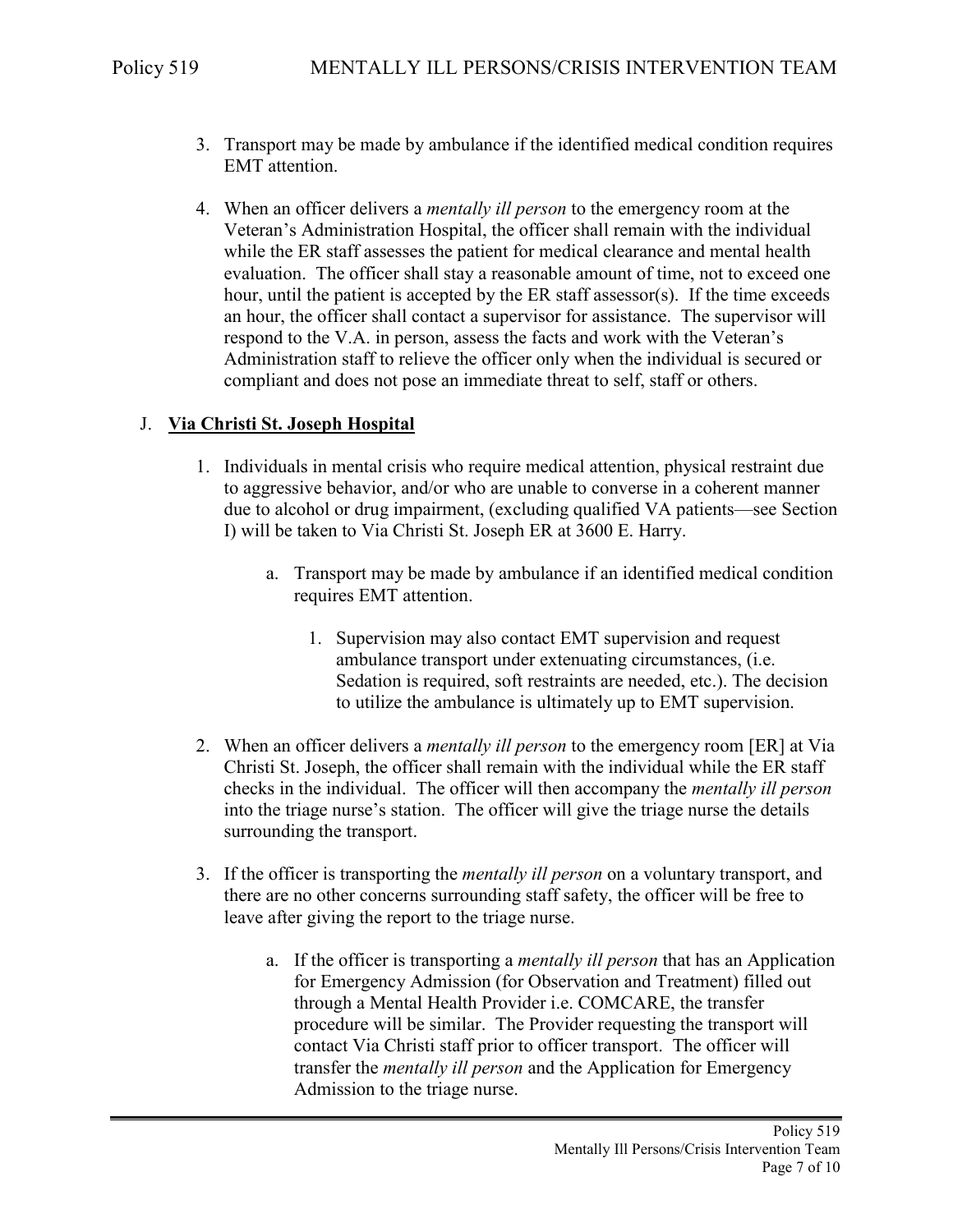- b. If the *mentally ill person* is combative, or poses a significant safety concern for the ER staff the officer will wait with the subject until Via Christi Security can respond. The officer shall remain with the *mentally ill person* while the ER staff work to safely secure the subject. The officer shall remain for a reasonable amount of time.
- 4. If the officer has taken custody of a *mentally ill person* as provided under K.S.A. 59-2953, the officer will remain with the subject through triage. Once escorted back to the ER room, the officer will ask to speak with either a Psychiatric Resident, Emergency Department (ED) Social Worker, or the License Specialist Clinical Social Worker (LSCSW). The officer will complete the Application for Emergency Admission (For Observation and Treatment). They will use that ER staff member as the point of contact for the petition should one need to be filed. After it has been completed, and the *mentally ill person* has successfully been transferred to the ER staff the officer should be free to leave unless there are additional concerns the officer needs to address.
- 5. If the time for medical clearance and mental health evaluation exceeds one hour, the officer shall contact a supervisor for assistance. The supervisor will respond to St. Joseph Hospital in person, assess the facts and work with the Via Christi staff to relieve the officer when the individual is secured, or compliant and does not pose an immediate threat to self, staff or others.
- 6. If the physician or psychologist on duty at the facility does not believe the person likely to be a *mentally ill person* or a person with an alcohol or substance abuse problem subject to involuntary commitment for care and treatment, and refuses to accept the person, the officer shall return the person to the place taken into custody, or at another place in the same community as requested by the person. If the law enforcement officer believes it is not in the best interests of the person or the person's family, or the general public for the person to be returned to the place the person was taken into custody, then the person shall be released at another place the law enforcement officer believes to be appropriate under the circumstances. If the person demands to be immediately released, the officer will do so. Point of release information shall be included in the IR. The ER staff may call and request an officer to transport as the original officer likely will not be on scene when the determination to release the *mentally ill person* is made.

## **K. KVC Children's Psychiatric Hospital**

1. KVC Children's Psychiatric Hospital located at 1507 W 21<sup>st</sup> N will be the primary location used when transporting a juvenile age 6 to 17 for evaluations related to Mental Health. KVC is a medical treatment facility and can treat minor injuries relating to self-harm or suicide attempts. (If an 18 year old is in state protective custody at the time of contact with the officer, KVC will conduct a screening and determine if the client will be admitted.) If the juvenile has life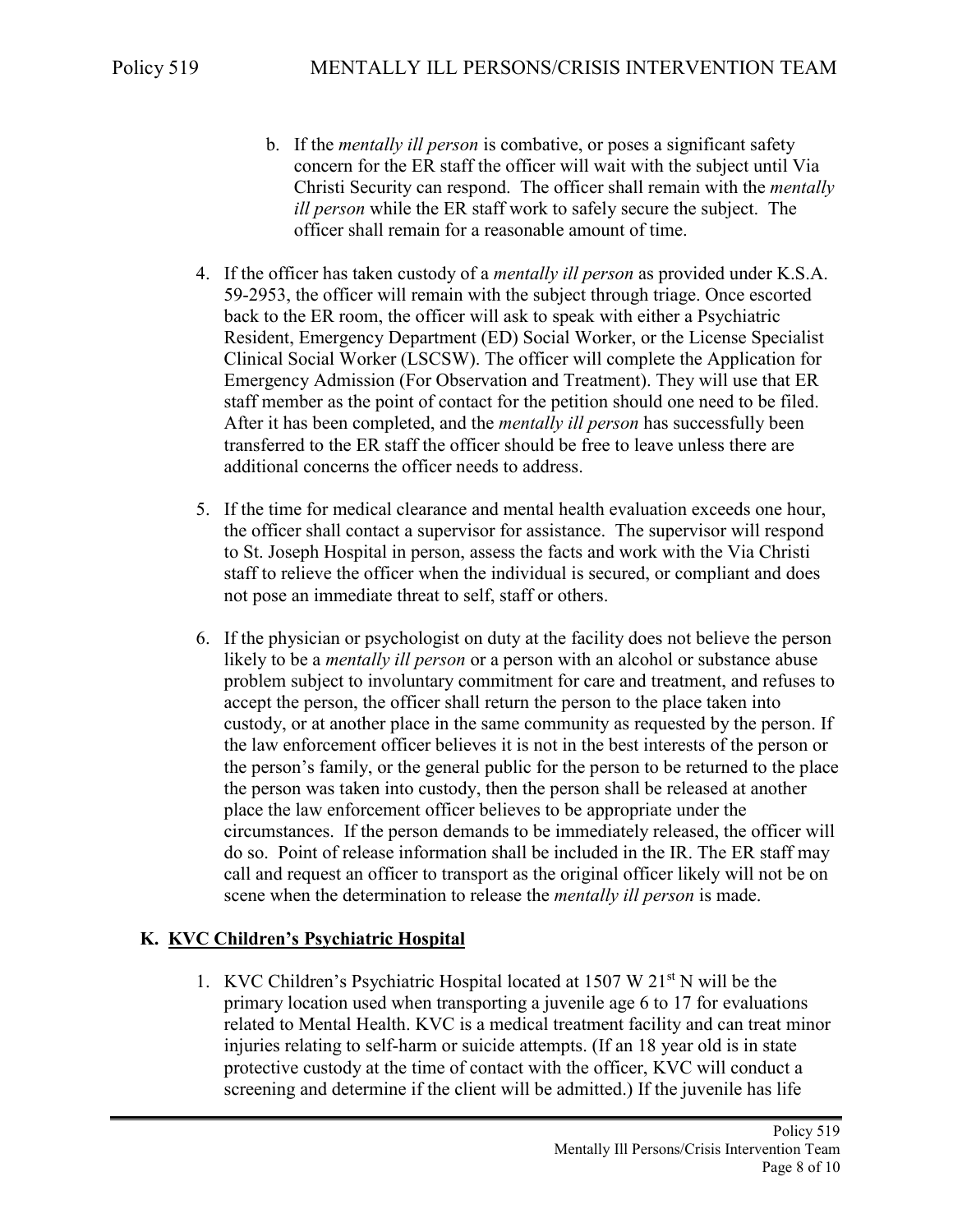threatening injuries do not transport to KVC, they should be taken to an ER and assessed from there.

- 2. The officer will call the admissions office at 1-913-890-7468. They will be directed to the Wichita campus and give staff notice they are enroute with a juvenile subject.
- 3. Upon arrival officers can use the designated secure entrance located on the east side of the building.
- 4. The juvenile will be escorted into the secure safe room to be cleared by KVC staff.
- 5. Officers will secure their weapons in the provided secure lock box (optional)
- 6. The officer will then meet with the KVC staff and provide them a report on the circumstances surrounding the officer contact. Information needed would include Officer Name and ID, case number, guardian or parent information, known diagnoses or medications taken, and details of the crisis situation.
- 7. Once all the information has been given to staff, they will advise if anything else is needed. If nothing is needed the officer will be released to go. Juveniles in Police Protective Custody and in need of crisis intervention will still be transported to this location for assessment. Once all the information is provided the officer can be released and may not be required to remain on scene. If KVC Staff determine the juvenile is not in need of hospitalization WPD will be called to transport the juvenile to the Wichita Children's Home.

## L. **Reporting Requirements**

- 1. An Incident Report is required on all incidents where a person is reported to be mentally ill or suffering a *mental health/substance abuse emergency,* regardless of whether the officer does or does not take the person into custody or place the person into a treatment facility.
- 2. Caution Code: An officer may only request initiation of the "Mental" caution code in the Wichita Police Department's Records Management System when:
	- a. The officer submits an incident report for inclusion in the W.P.D. Records Management System (R.M.S.), and
	- b. The report documents the person's condition, and
	- c. The person's condition meets the statutory elements contained in the definition for *Mentally ill person* or *Mentally ill person subject to involuntary commitment for care and treatment.*